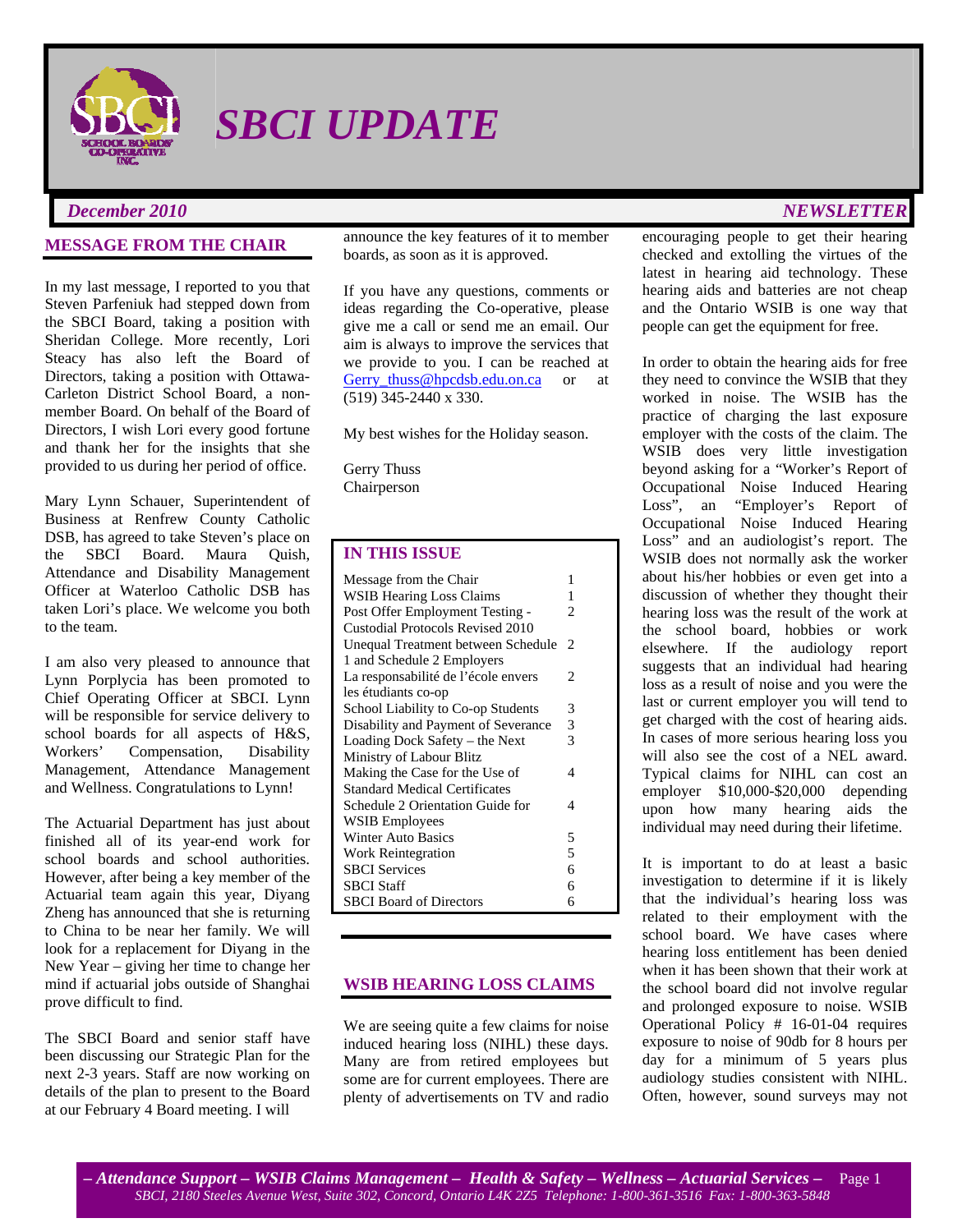be available going back many years. However, you may be able to get a sense of an individual's likely exposure to noise by their job title; how long they worked for the school board; and asking former colleagues or the Health and Safety Officer at your school board about the likely noise exposure at a particular location and whether hearing protection was required or normally used.

We are seeing some claims for noise exposure for Custodians and these claims need to be investigated. Most Custodians may use vacuums or floor machines but not for prolonged periods. We have seen a few cases where the employees were quite candid that they believed that their hearing loss stemmed from an earlier job because of the work they used to perform and the lack of hearing protection. The WSIB will charge a prior employer with the cost of a hearing loss claim if there is supportive evidence but it is up to the last employer to show the WSIB why they should not be charged with the costs of the claim. Some hearing loss claims are entirely appropriate, where for example shop teachers or music teachers worked in noise for years in the past without wearing hearing protection. Many claims are less clear cut and need to be investigated. We would encourage you to flag any questionable claims and discuss them with your SBCI Claims Manager. If you have any questions concerning this subject please feel to contact [chris@sbci.org](mailto:chris@sbci.org).

### **POST OFFER EMPLOYMENT TESTING – CUSTODIAN PROTOCOLS REVISED 2010**

In September 2007, SBCI developed a Post Offer Employment Testing Guide for Custodians for our member school boards. A copy of this guidebook was sent to all School Board HR Superintendents.

As school boards implemented the testing protocols, we received feedback which has resulted in revisiting them. We enlisted the services of ERGO Inc to assist with that initiative. We now have an updated PDA for Custodians and also a revised Guidebook 2010 which will be sent to all member school boards.

Also, we are currently developing a similar guidebook with protocols for Post Offer Employment Testing of Educational Assistants. The product should be available to all member school boards early in 2011.

# **UNEQUAL TREATMENT BETWEEN SCHEDULE 1 AND SCHEDULE 2 EMPLOYERS**

In November 2010, the WSIB released its Orientation Guide for WSIB staff to help them gain a fuller appreciation of the nuances between Schedule 1 and Schedule 2 firms.

The guide touches upon such topics as: 102 Advances, Section 63 Agreements, Third Party Rights of Action, and Lost Time for Health Care. What we like about the guide is how simple and straightforward the guide is for staff to grasp the essential nuances between Schedule 1 and 2. We continue to be amazed how often a Case Manager involved in a Schedule 2 school board claims advises us of the availability of Second Injury and Enhancement Fund relief in cases where a pre-existing condition has impacted a worker's recovery.

We applaud the WSIB in making the document available to stakeholders and for realizing that there was a need to create the guidebook.

That said, we continue to be troubled with one particular aspect of the Orientation Guide as well as the policy it promotes related to Lost Time for Health Care. Schedule 1 firms have the option of electing not to be reimbursed for lost time when a worker leaves work to attend medical appointments. The benefit of such an election is that benefits which would have been paid are not included in Accident Cost Reports and this helps the Schedule 1 firms' Experience Rating. In addition, it impacts duration statistics.

Unfortunately, Schedule 2 firms have no such mechanism in place because WSIB policy stipulates that in the same scenario for Schedule 2 firms, lost time must be reported even for short absences to attend medical appointments. This results in Administration charges being levied for the Lost Time incurred as well as a negative impact on Duration statistics.

In 2009, WSIB Chair, Steven Mahoney was to review this issue as well as many others is his province-wide tour. Unfortunately, his report did not squarely address this issue. Additionally, the Schedule 2 Employers' Group and SBCI have raised this matter with John Slinger as well as with the Fair Practices Commission. We have been repeatedly advised that the matter remains under review.

The Orientation Guide is evidence of the ongoing unequal treatment against Schedule 2 firms. SBCI will continue to front this issue on our members' behalf.

# **LA RESPONSABILITÉ DE L'ÉCOLE ENVERS LES ÉTUDIANTS CO-OP**

Fait : Les jeunes et les étudiants subissent plus d'accidents au travail que les employés avec plus d'expérience si on prend en considération le temps qu'il passe au travail.

### *Et si un de ces accidents impliquait un de vos étudiants?*

Il est certain que plusieurs facteurs peuvent être en cause, cependant le manque de formation et d'information continue à être une des principales raisons. L'intégration de la santé et sécurité au travail dans la formation pour ces jeunes est primordiale si vous voulez faire une différence dans leur avenir.

Pourquoi mettre une telle importance sur l'intégration de la santé et la sécurité dans leur formation?

- Pour donner aux étudiants les compétences nécessaires pour les protéger et protéger les autres travailleurs des risques physiques et psychologiques que comportent le lieu du travail
- Pour rencontrer les attentes des employeurs afin que les étudiants possèdent non seulement une formation technique mais des compétences en santé et sécurité pour leur permettre de travailler en toute sécurité (*Ceci n'enlève pas pour autant la responsabilité de l'employeur de former les étudiants sur les risques existants du lieu de travail dès le début de l'emploi*)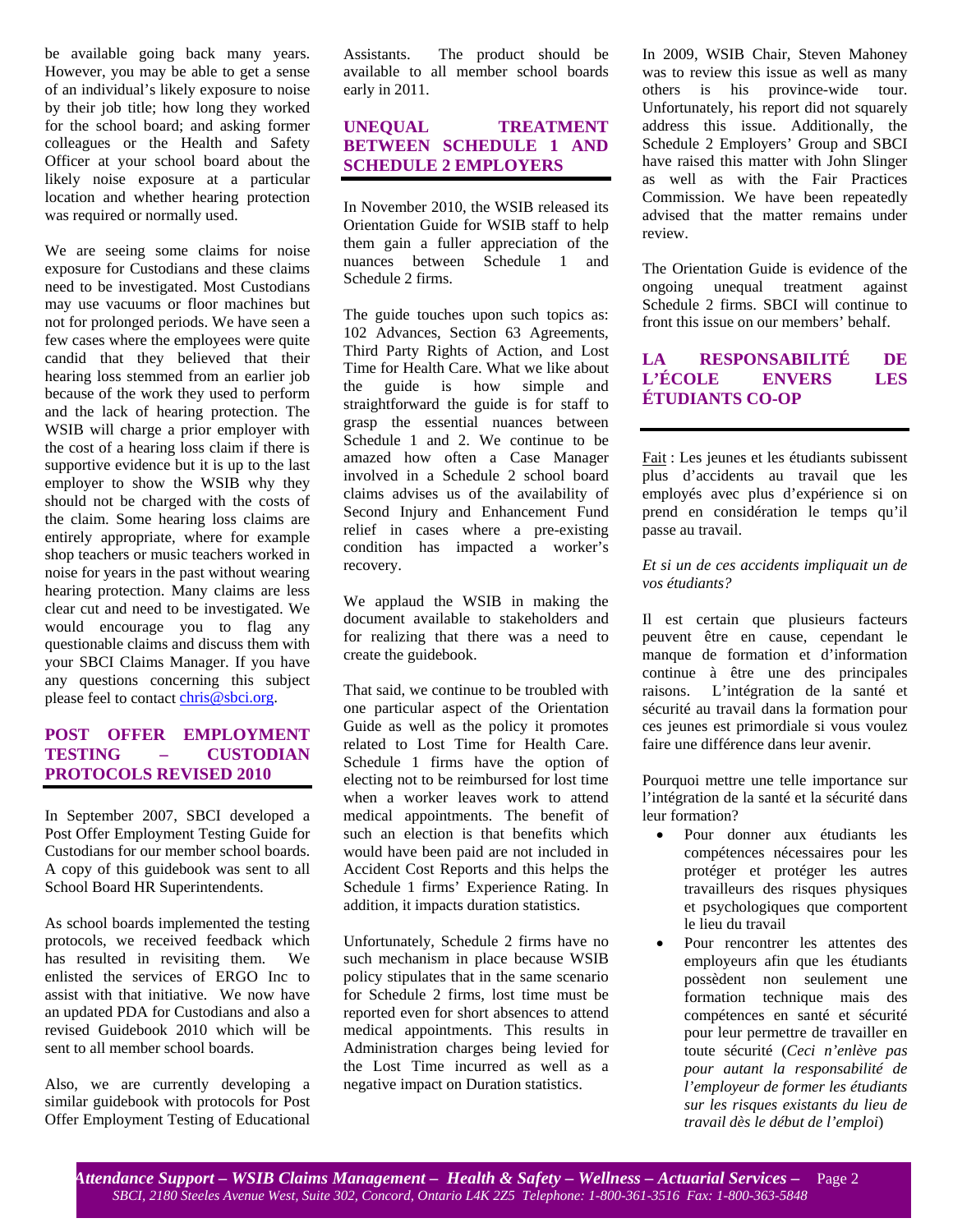• Pour réduire le nombre d'accidents que les étudiants subissent à leur entrée sur le marché du travail.

En tant que direction d'école vous êtes responsable de la santé et de la sécurité de ces élèves. En leur donnant les outils nécessaires pour entrer dans le lieu de travail comme jeune travailleur ou étudiant-stagiaire vous faites preuve de diligence tout en assurant leur sécurité.

# **SCHOOL LIABILITY TO CO-OP STUDENTS**

Fact: Young people and students suffer more workplace accidents than more experienced employees when account is taken of the time spent on the job.

### *What if one of these accidents involved one of your students?*

While it is true that many factors may be involved, lack of training and information continue to play a central role here.

Incorporating workplace health and safety into the training of these youngsters is key to making a difference to their future.

Why place such importance on incorporating health and safety issues into their training?

- It provides students with the necessary skills to protect themselves and other workers from physical and psychological risks in the workplace.
- It meets employer expectations that students possess not only technical training, but also the health and safety skills needed to perform their jobs in a secure manner (*This is not, of course, a substitute for the employer's responsibility to train students about existing workplace risks, right from the start of their employment)*.
- It reduces the number of accidents suffered by students when they enter the labour force.

You are responsible for the health and safety of these students. When you provide them with the tools they need to enter the workplace as young workers or student interns, you show diligence, while at the same time ensuring their safety.

# **DISABILITY AND PAYMENT OF SEVERANCE**

Some school boards have asked questions related to disability and payment of severance in situations when a disabled employee is unable to perform their predisability essential duties, even with accommodation(s) to the point of undue hardship and no alternate work is available for the employee. This article will address this issue in relation to a school board's duty to accommodate to the point of undue hardship.

The Ontario Human Rights Code (Section 17) requires employers to accommodate the needs of an employee with a disability to the point of undue hardship. The purpose of this legal obligation is to ensure we do not discriminate against a disabled employee and thereby prevent them from performing the essential duties of their job.

If an employee is unable to perform their essential duties, even with accommodation(s), the Ontario Human Rights' Commission indicates "that accommodation in a job other than the pre-disability job may be appropriate . . ." The Commission indicates several questions should be asked to determine if such accommodation can be made, such as: Is alternative work possible and available, at present or in the near future? Does it require additional training and does the training impose undue hardship? What are the terms of the collective agreement or individual contract of employment? (Please see [http://www.ohrc.on.ca/en/resources/Polici](http://www.ohrc.on.ca/en/resources/Policies/PolicyDisAccom2/pdf) [es/PolicyDisAccom2/pdf](http://www.ohrc.on.ca/en/resources/Policies/PolicyDisAccom2/pdf) for a complete list of questions.) In the end, the employee must be useful and productive.

When an employer cannot accommodate the needs of a disabled employee to the point of undue hardship, the disabled employee has various options which may include: access to sick leave benefits (with appropriate medical documentation); Long-Term Disability (LTD) benefits; and unpaid leaves in accordance with collective agreements.

Following these options, and if accommodation to the point of undue hardship is no longer possible, frustration of the employment contract may result. Section 9 of Ontario Regulation 288/01 (under the Employment Standards Act, 2000) indicates (in part) that severance is not payable to employees whose contract of employment has become frustrated unless the "frustration is the result of an illness or injury suffered by the employee." Therefore, severance may be required.

In 2005, the Court of Appeal for Ontario upheld a Divisional Court ruling that allowed severance for a Mount Sinai Hospital employee who was terminated without severance in 1998 because her long term illness frustrated the employment contract. These two decisions followed an original Board of Arbitration decision which denied severance to the employee.

The Supreme Court of Canada has also ruled that discharge from employment for innocent absenteeism may result when it can reasonably be determined that an employee's innocent absenteeism is excessive; the excessive absenteeism is not likely to improve in the foreseeable future; the employer has discharged its duty to accommodate; and the employee has been given opportunities to improve their attendance and subsequently told that ongoing failure to improve attendance could result in termination (due to frustration of the employment contract).

While this article is not intended as specific legal advice, SBCI encourages all school boards to seek legal counsel regarding termination of employment where an employee's disability frustrates the employment contract.

# **LOADING DOCK SAFETY – THE NEXT MINISTRY OF LABOUR BLITZ**

The Ministry of Labour will have a focus on loading docks this February. For sectors like school boards that would not generally focus here but it is imperative to ensure any loading dock areas are in good shape. Loading docks can be very busy areas – trucks, lifting devices and other equipment typically move throughout loading areas on a frequent basis. Conveyors, doors and moving parts can cause pinch points; and if the dock is elevated, this can pose a fall hazard.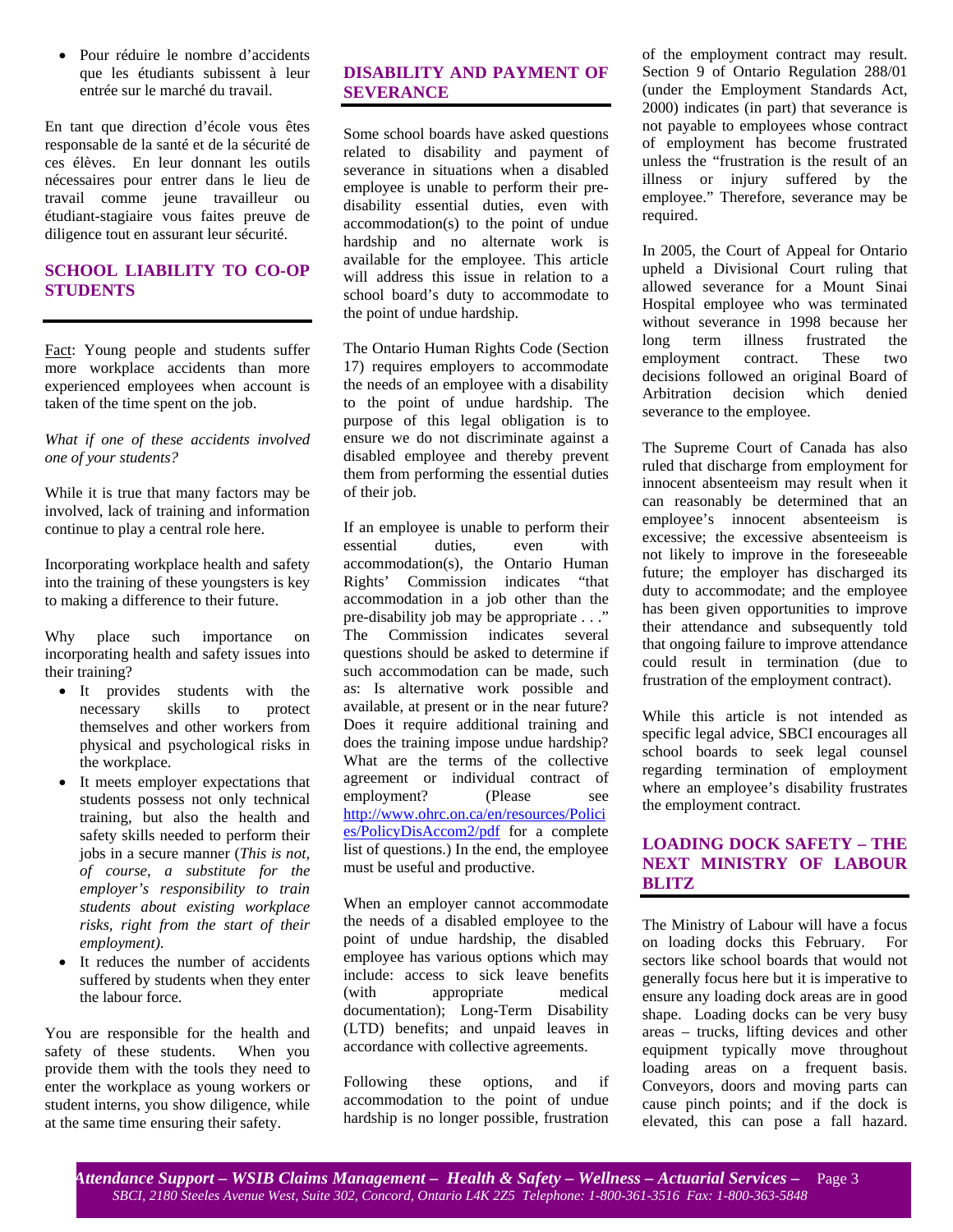Workers and their supervisors must pay attention to these hazards and implement the appropriate preventive measures.

Exterior

- Loading areas must be prepared for the size of the truck and truck load
- Areas must be kept clean and adequately maintained – repair potholes and deteriorated pavement
- Dock bumpers must be installed and in good condition
- Wheel chocks must be available and used
- A signal person must be available to direct vehicles backing up
- Vehicles' engines to be turned off and the driver must not be in the cab when loading and unloading is taking place
- Loading dock doors must remain closed when not in use
- Dock plates must be appropriate to the needed use and used correctly: no space permitted between the truck and the dock
- Stairways and steps, if there, must be in good condition free of debris and prepared for seasonal changes

Interior

- Personnel using manual or powered equipment must be trained
- Personnel accepting chemicals need to be trained in Transportation of Dangerous Goods
- Personal Protective Equipment such as footwear, eye glasses and hearing protection should be worn
- Adequate lighting for loading and unloading should be in place
- Area must be kept clean and swept frequently
- Pallets should be stored properly and broken pallets discarded
- Proper lifting techniques must be used when manual material handling
- Equipment should be inspected and maintained
- Pedestrians and unauthorized persons should not be permitted in loading zones
- Physical barriers such as guardrails, chains and doors need to be in place to help prevent falls
- Have spill kits available and ensure lifting devices are used properly

For more information please or a detailed questionnaire, please visit [www.irsst.qc.ca.](http://www.irsst.qc.ca/) If you require some assistance do not hesitate to contact your Health and Safety Specialist at SBCI.

# **MAKING THE CASE FOR THE USE OF STANDARD MEDICAL CERTIFICATES**

SBCI's Attendance Support Team recognizes the ongoing issue regarding the acceptance of medical information required by collective agreements vs. the use of board approved standard medical certificates or forms. As such, we continue to follow case law to provide school boards with the most current information on this topic.

Within the scope of school board collective agreements, the use of medical notes may be acceptable for the initial period of absence, for example up to the fourth consecutive day of absence. However, requesting the completion of medical certificates should be the standard for longer term disability management cases, such as those absences that exceed five consecutive days in duration. Most medical notes do not provide the necessary information to confirm an employee's functional abilities, rather they indicate simply *"off work due to medical reasons, reassess in 6 weeks."* 

It is part of management rights, as the employer, to require justification for an absence and the medically supported restrictions and limitations to determine if suitable workplace accommodation can be provided. Case law supports this right, and confirms that employers should take a proactive approach in accommodating the needs of its employees.

In Alberta Union of Provincial Employees v. Southern Alberta Institute of Technology (2010, 122, LAC (Wallace)), Arbitrator Wallace stated that "The employer is entitled to more information than simply the fact of illness and that it causes the absence. The employer's entitlement comes from the collective agreement entitlement to demand "proof of illness". "Proof of illness" must be read in its broader collective agreement context to include disclosure of information that is necessary for the employer to exercise its rights and

discharge its obligations around medical absenteeism contained elsewhere in the agreement."

Similarly, in the Ontario Nurses' Association v. Hamilton Health Sciences (2008, 101, LAC (Surdykowski)), Arbitrator Surdykowski expressed the view that "an employer was entitled, in respect of an application for short-term disability benefits, to "know the reason for the incapacity in the form of a 'general statement of the nature of the…illness or injury, that the employee has and is following a treatment plan (but not the plan itself), the expected return to work date, and what work the employee can or cannot do."

For prolonged absences, arbitrators are supporting employers' requests for further information regarding prognosis, functional abilities, and in some cases, specifics of treatment. In CUPE local 728 v. Surrey School District No 36 (2006, BCCAAA Nov 47 (QL)), Arbitrator Lanyon concluded that "specific questions concerning the employee's general course of treatment, medical follow up, expected return to work date and required return to work accommodations, struck the appropriate balance between the employer's interest in controlling absenteeism and the employees' privacy concerns."

The development and implementation of standard medical certificates will ensure that school boards receive the necessary information to support access to sick leave and discharge their duty to accommodate. This will set the foundation for early, safe and successful return to work planning and should lead to a reduction in absence durations.

# **SCHEDULE 2 ORIENTATION GUIDE FOR WSIB EMPLOYEES**

Brian Brown, Chair of the Schedule 2 Employers' Group and his Executive Team, requested that specific training be provided to all staff at the WSIB who now manage Schedule 2 claims. A draft guide was developed by WSIB and provided to the Schedule 2 Employers' Group Executive for input. SBCI WSIB Claims Managers also reviewed the draft guide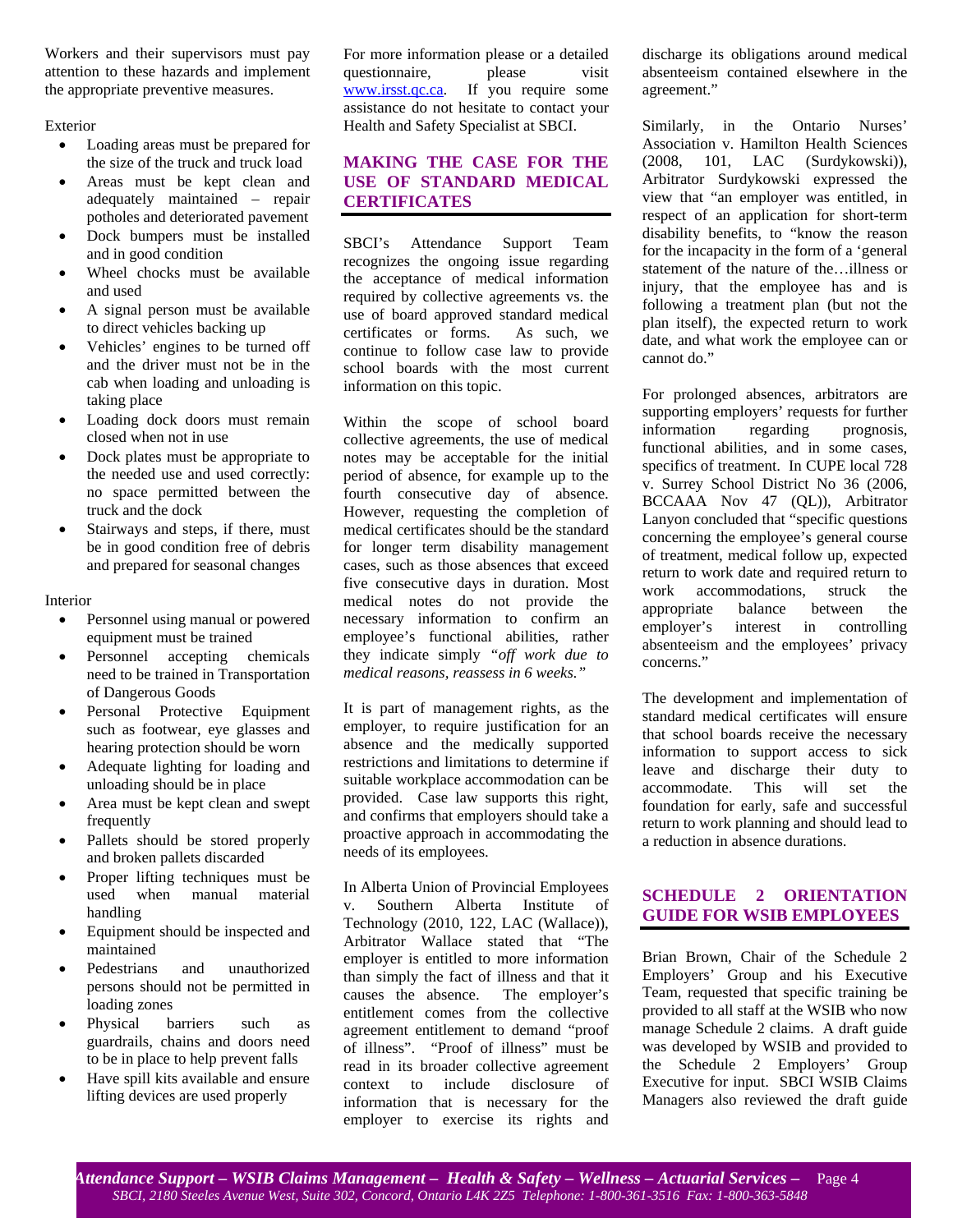and provided significant input to topics that should be included.

WSIB did not have Schedule 2 specific training for internal staff. When there was a Schedule 2 dedicated Sector, Managers did their own educating of staff. Since the devolution of the Schedule 2 Sector, some 5 years ago, there have been no dedicated staff handling Schedule 2 and we have all experienced the difficulties with the lack of knowledge.

The final version of the guide being used internally by the WSIB to train staff in Schedule 2 matters is available upon request of Lina Gallo, Executive Assistant at SBCI by emailing her at:  $\frac{\text{Iina}\textcircled{a}\text{sbci.org}}{}$ 

### **WINTER AUTO BASICS**

*Don't be caught unprepared for the blasts of winter weather. Before the snow comes your way, have a reputable garage do a tune-up and inspection on your vehicle to prevent problems. The following are some auto basics to prepare you for the upcoming winter weather.* 

#### **Brakes**

The brakes must be faultless and equalized so there is no pulling to one side, which may cause skidding.

### **Cooling System**

If it hasn't been done in a while, have your cooling system flushed out with a good chemical cleaner and put in fresh antifreeze. Check containers, belts, hoses, the pressure caps and thermostat.

#### **Battery and Electrical System**

Cold weather is hard on batteries. If your battery is several years old, have it checked. Be sure connections are clean and tight.

### **Engine**

A diagnostic check-up of the engine can be a good pre-winter investment. If you're due for a tune-up, have it done before winter sets in. Faulty wiring, worn spark plugs, a sticking choke or emission control devices that need attention, can all lead to hard starting.

### **Exhaust System**

Check the muffler and tail pipe system for carbon monoxide leaks, which can be especially dangerous during cold weather driving when the windows are closed.

#### **Fuel System**

Make sure there is plenty of gas in your tank at all times. A full tank minimizes condensation, which may cause gas line freezing. Add gasoline antifreeze occasionally.

#### **Heaters, Defrosters and Wipers**

Have them checked to make sure they are operational. Install winter wiper blades and use cold weather washer fluid. Ensure your windshield can give you clear vision of the road and traffic around you.

### **Oil and Filter**

Dirty oil can give you trouble in the winter, so change the oil and filter. Check the other filters, including the fuel, air and transmission filters.

### **Tires**

Snow tires increase traction in soft snow. Install them on all four wheels. All-season tires on all wheels with good treads are adequate in some regions. Check your tire pressure regularly - for every 5º C of temperature drop, tire pressure goes down by one pound.

### **Winter Equipment**

The following items should cover most situations:

- windshield scraper and snow brush,
- lightweight shovel,
- $\checkmark$  bag of sand, wire traction mat or other abrasive substance,
- large box of facial tissues,
- properly inflated spare tire,
- wheel wrench and jack,
- first aid kit,
- flashlight,
- $\checkmark$  flares, and
- battery jumper cables.

For long distance travel take extra precautions: bring a blanket, candles, lighter or matches, emergency rations, lined winter boots, hat and other warm clothes, and small heating cans.

### **Drive Defensively**

Winter driving demands extra caution. Always be ready for the unsafe actions of other drivers and for poor driving conditions. Clear the snow and ice from your car, allow more travel time, leave a greater following distance and know how to deal with icy conditions.

### **WORK REINTEGRATION**

WSIB is making significant changes to its Labour Market Re-entry (LMR) and Return to Work programmes. The goal of the new Work Reintegration Program that WSIB is introducing is to improve sustainable employment for injured workers, either with their original employer or in the general labour market. The interim Work Reintegration policies integrate Early and Safe Return to Work, Re-employment and Labour Market Reentry. By December 2010, WSIB will begin delivering LMR case management services internally and will phase out its use of external LMR Primary Service Providers by August 2011.

Prior to 1998, workers were provided with vocational rehabilitation assessments and/or services to facilitate their return to the work force. With Bill 99, which came into effect in January 1998, the Act encouraged self-reliance and co-operation among the workplace parties to achieve an early and safe return to work. If the activities of the WPP's did not result in a return to work, WSIB would arrange for an LMR assessment. This would be done by an external provider.

With the new Work Reintegration Model (WRM) that WSIB is introducing, it will eliminate the practice that generally inferred that the worker's relationship with the employer had to be severed before retraining services could begin. One of the key concepts of this model is